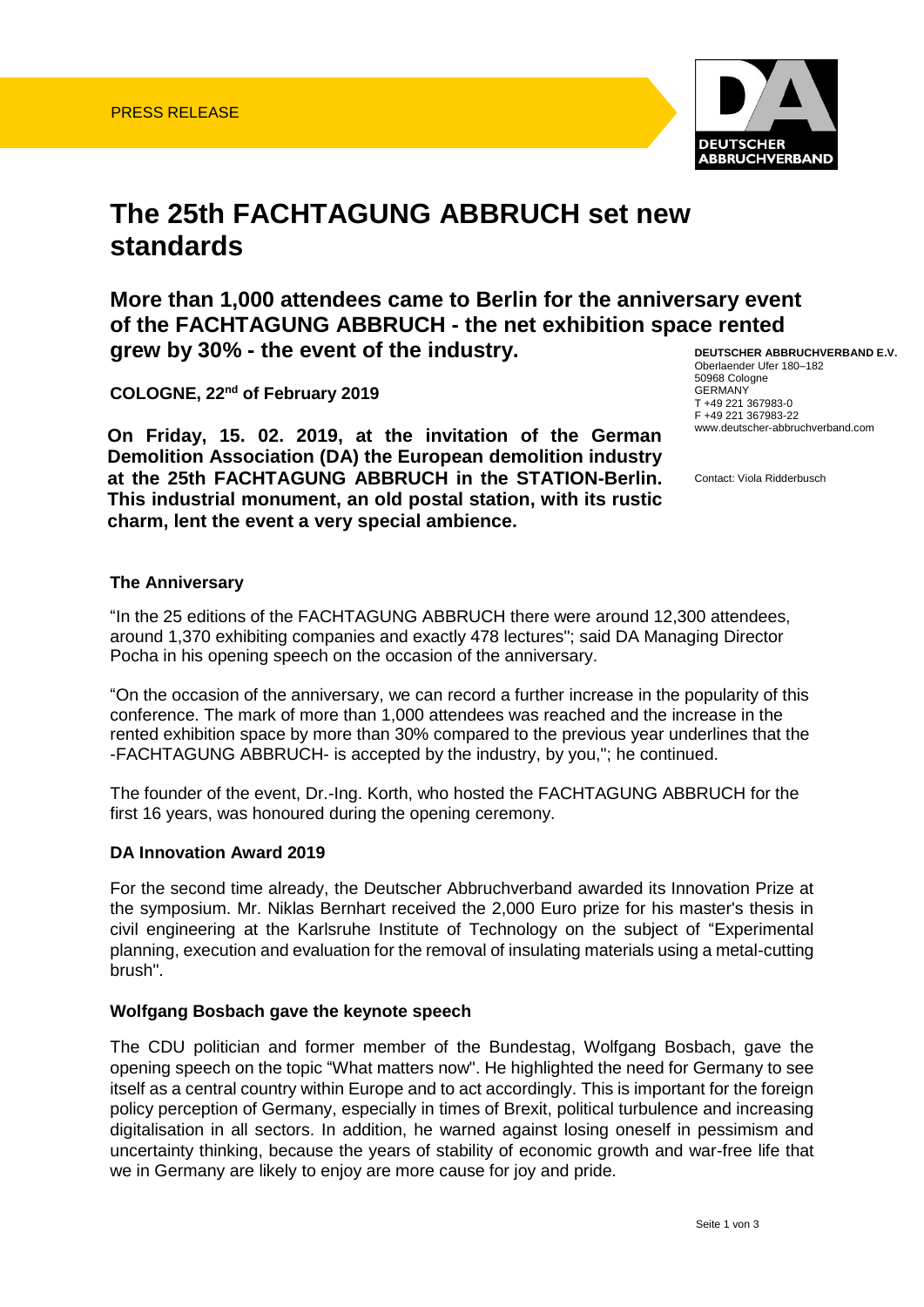

# **Wide range of specialist lectures**

The further lectures of the symposium covered the broad spectrum of topics of the fields of work of the demolition industry.

Mr. Blechschmidt from SakostaCau spoke about "Operation at the open Hertie in Cologne - Interfaces and solutions for inner-city demolition". The aim here was to gain an overview of the desolate existing information on the building site and the neighbouring church by means of various preliminary measures. Among other things, drone flights took place, a digital terrain model was created, search prospecting and drilling were carried out in preparation for the 9,000 sqm construction site in the middle of the city centre.

Under the title "Recycling building materials in earthworks and road superstructures - is it possible to use them according to requirements"; Mr. Huber from the Centre for Geotechnics at the Technical University of Munich pointed out that recycling building materials from processed construction waste are basically suitable as building materials. However, a sensible application should take the intended use, the material properties and the material characteristics of RC building materials into account in each individual case.

The special problems of the project "Demolition during ongoing railway operation - demolition of the DB high-rise building at Essen main station", which Mr Maurer from BST Becker reported on, were that the southern wall of the high-rise building bordered directly on the ICE line of the railway station. However, rail traffic had to be maintained without restrictions. In addition, it was a requirement that the passenger tunnel to the east of the canteen had to be usable during demolition work.

As an international speaker, Mr. Priestley of Priestly Demolition from Ontario, Canada, delivered a speech entitled "Taking down the Nipigon Bridge". The Nipigon Bridge is the only bridge connecting eastern and western Canada. The work on the 850 t concrete and steel bridge had to be carried out in the winter months at temperatures permanently below zero, and no machines were allowed to be placed in the water or even work carried out from the water because rare species of fish spawned there. A special challenge.

The conference participants were already very positive about the compact and technically very diverse conference programme with adjoining industry exhibition, which resembled a trade fair in type and scope and presented a very wide range of products to the interested trade visitors.

## **Stimulating dialogue evening**

On the subsequent dialogue evening, during which there were still a few opportunities to walk through the parallel exhibition, the industry and the fresh impressions of the successful symposium were discussed until late in the evening. In particular, DA Managing Director Pocha once again thanked the sponsors of the event for their friendly support. The PREMIUM sponsors were the companies Epiroc Deutschland GmbH and the WIRTGEN GROUP. The GOLD sponsors were KIESEL GmbH, LEHNHOFF HARTSTAHL GmbH, LIEBHERR FRANCE SAS, MBI Deutschland GmbH, OILQUICK Deutschland GmbH, SKANCRAFT GmbH & amp; Co. KG, VOLVO Construction Equipment Germany GmbH and ZEPPELIN Baumaschinen GmbH.